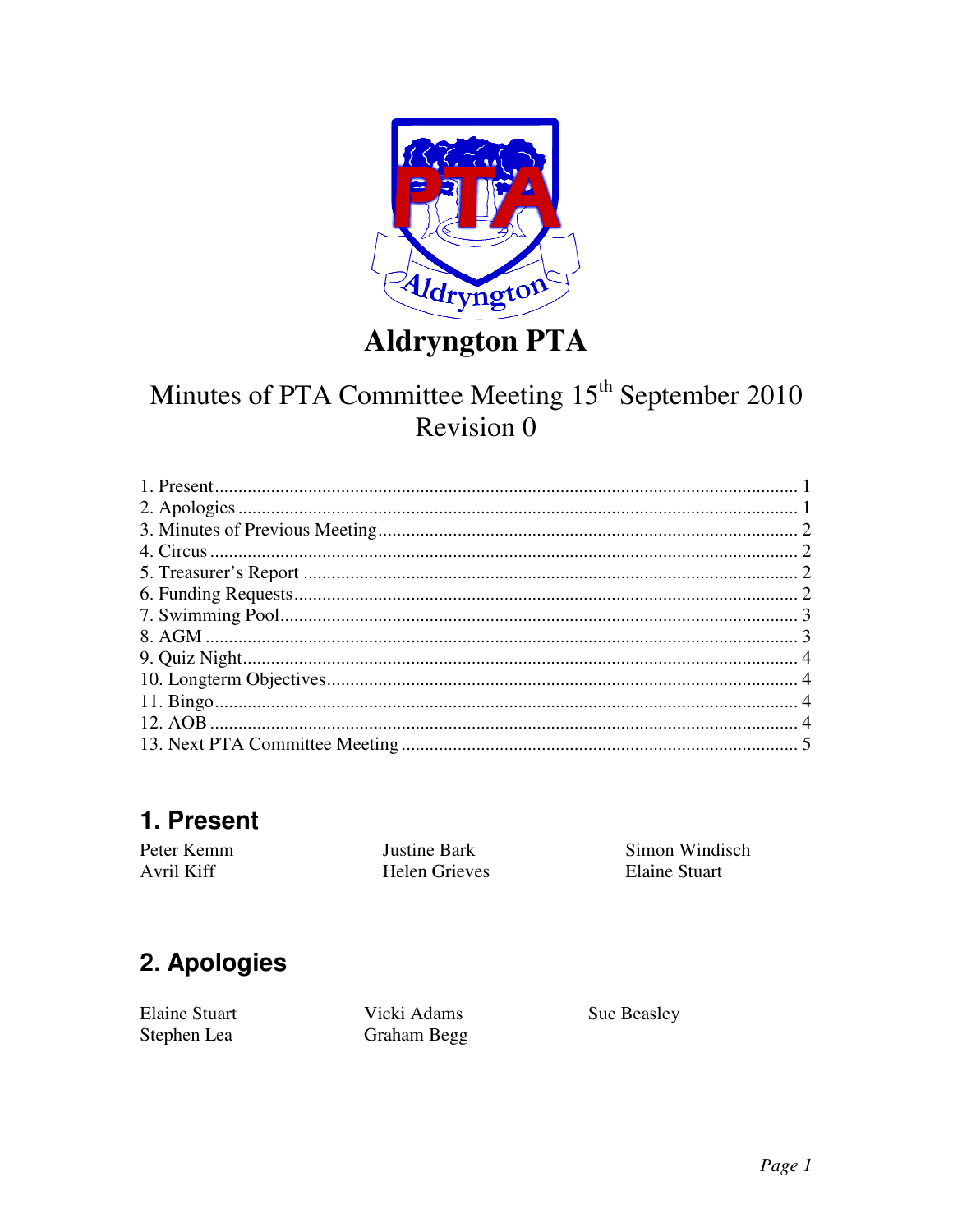|                                                                                                                                                                                                                                                                                                                                                                                                                                                                                                                                                                                                                           | <b>Action</b> |
|---------------------------------------------------------------------------------------------------------------------------------------------------------------------------------------------------------------------------------------------------------------------------------------------------------------------------------------------------------------------------------------------------------------------------------------------------------------------------------------------------------------------------------------------------------------------------------------------------------------------------|---------------|
| 3. Minutes of Previous Meeting<br>The minutes of the previous meeting dated $30th$ June 2010 was accepted as being correct.                                                                                                                                                                                                                                                                                                                                                                                                                                                                                               |               |
| 4. Circus<br>Considered a great success by all; everybody enjoyed the event, feedback was very positive<br>and income was excellent.                                                                                                                                                                                                                                                                                                                                                                                                                                                                                      |               |
| Lessons learnt:<br>insufficient glow sticks were sold;<br>do not place bottle tombola on the Westside (in the sun)<br>$\overline{\phantom{a}}$<br>ask people to pick up their rubbish before they leave the tent;<br>$\overline{\phantom{0}}$<br>pre-ordered burgers were slow on delivery at the interval;<br>face paint stall ran out of time to paint faces of late arrivals, in future stop selling face<br>$\overline{\phantom{0}}$<br>painting tickets as the end approaches; and<br>people only volunteered at the last stages of organizing, and these numbers were only<br>$\qquad \qquad -$<br>just sufficient. |               |
| 5. Treasurer's Report<br>The accounts prepared by SL were reviewed and accepted.<br>Second hand whiteboard and other equipment have been acquired<br>from Ryeish Green school for no charge. Needs to be installed by<br>qualified electrician.                                                                                                                                                                                                                                                                                                                                                                           | <b>SW</b>     |
| 6. Funding Requests<br>No specific funding requests were discussed.                                                                                                                                                                                                                                                                                                                                                                                                                                                                                                                                                       |               |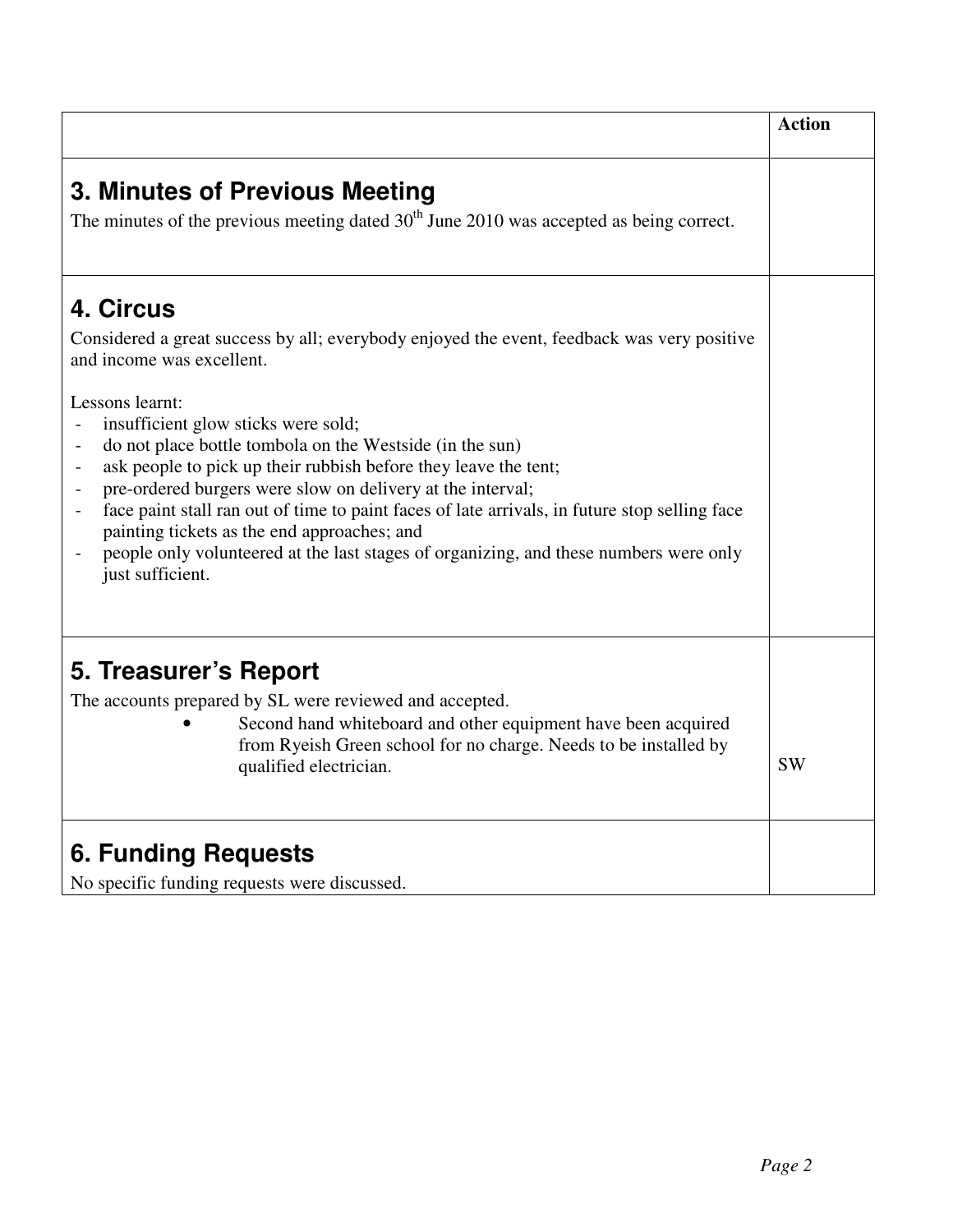| <b>7. Swimming Pool</b>                                                                       |           |
|-----------------------------------------------------------------------------------------------|-----------|
| Pool cover has been ripped. PK to look at alternative options (electric, second hand, small   | <b>PK</b> |
| cover over newly exposed area). Action carried forward from mtg of 30/6/2010                  |           |
|                                                                                               |           |
| Letter to parents who have not paid the £12 voluntary contribution towards school             | ES        |
| swimming to be prepared. ES to provide update.                                                |           |
|                                                                                               |           |
| Reception swimming pool party – event carried over to next year.                              |           |
|                                                                                               |           |
| Pool on non-rota day: text twitter message can be sent to mobiles and note on internet to     | <b>GB</b> |
| inform subscribers that pool is open. GB to look into preparing laminate sign with relevant   |           |
| details to be put up outside pool. Action carried forward to next year.                       |           |
|                                                                                               |           |
| Outdoor pool side showers – located on pool side with separate drainage: next sketches,       |           |
| costs and options. To be investigated next school year by PK,SB and Rhona Phipps. Action      |           |
| carried forward from mtg of 30/6/2010. Andy's advice to be sort.                              | <b>PK</b> |
|                                                                                               |           |
| 8. AGM                                                                                        |           |
|                                                                                               |           |
| Schedule for Friday 25 <sup>th</sup> September. Picnic from 5:30pm, meeting at 6:30pm. To end |           |
| around 7:30pm.                                                                                |           |
| Cartoons to be played for the children.                                                       | <b>GB</b> |
|                                                                                               |           |
| Prepare posters for AGM                                                                       | <b>SW</b> |
|                                                                                               |           |
| Ideas for encouraging involvement in PTA:                                                     |           |
| - AK suggested that each class should provide a PTA Rep. for one year. AK to draft letter     | AK        |
|                                                                                               |           |
| PK suggested that PTA person should be at each parents evening with board showing             | PK        |
| pictures of PTA purchases:                                                                    |           |
| SW to provide photos to PK<br>$\circ$                                                         |           |
| PK prepare board<br>$\circ$                                                                   |           |
| Parents evening on 12 <sup>th</sup> Oct: SB may be available, anybody else?<br>$\circ$        | All       |
| Parents evening on 13 <sup>th</sup> Oct: PK will attend<br>$\circ$                            |           |
|                                                                                               | <b>PK</b> |
| Prepare list of jobs for helping PTA and circulate before AGM:<br>Train painting              |           |
| $\circ$<br>Gardening<br>O                                                                     |           |
| Digging and laying sand for climbing wall<br>O                                                |           |
| Garage tidy<br>$\circ$                                                                        |           |
| Building Santa's grotto<br>$\circ$                                                            |           |
| Sell tickets<br>$\circ$                                                                       |           |
| Putting up tables before events<br>$\circ$                                                    |           |
|                                                                                               |           |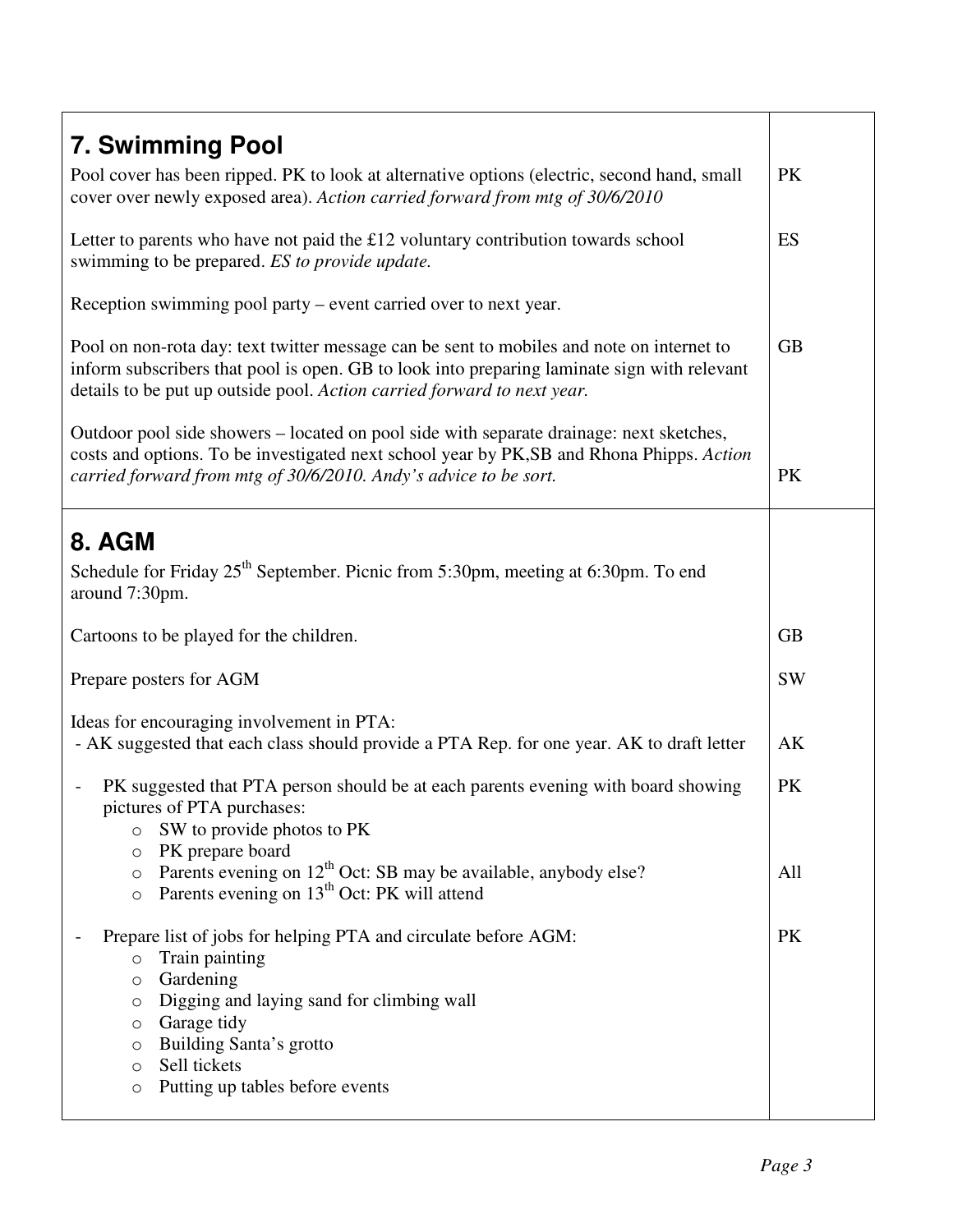| 9. Quiz Night<br>Emma Dunn has prepared the questions.<br>To be held Friday $12^{th}$ November<br>$\qquad \qquad -$<br>Teams to be max. of six, min of 2 children and min. 3 persons;<br>$Bar - ES$<br>Purchase 4 spot prizes (1 for adult plus others); main prize to be cinema tickets; and<br>raffle prize (3 for adults and 3 for children).<br>Tickets:<br>Adults £2.50 (up 50p from last year); Children £1<br>$\circ$<br>SL to print<br>$\circ$<br>To be sold from table at cake sale and disco<br>$\circ$<br>24 tables required. Help needed to put up. | <b>SB</b> |
|-----------------------------------------------------------------------------------------------------------------------------------------------------------------------------------------------------------------------------------------------------------------------------------------------------------------------------------------------------------------------------------------------------------------------------------------------------------------------------------------------------------------------------------------------------------------|-----------|
| <b>10. Longterm Objectives</b><br>A. Garden Project<br>Working party to be held on $26th$ September (not $25th$ Sept). ES to send out date correction<br>by text.                                                                                                                                                                                                                                                                                                                                                                                               | IH        |
| <b>B.</b> Traversing Wall<br>Proving very popular. Plastic artificial grass is required. PTA agreed to fund from savings<br>on white board.<br>PTA to prepare ground for special grass: Grass is presently being sourced by school; when<br>date for installation agreed, SB to arrange for friends mini-digger to level the ground, PTA<br>to lay sand sub-base to require level. ES to inform PTA when date has been agreed.                                                                                                                                  | ES        |
| C. Global Outdoor Plan<br>SW to investigate ideas for items such as school outdoor furniture, plants etc. from<br>specialist supplier. Action carried forward from mtg of 30/6/2010<br>Banners: painted vinyl banners too expensive; bamboo screens to be used as alternative.<br>Estimated cost £320. Ordered and awaiting delivery.                                                                                                                                                                                                                           | <b>SW</b> |
| 11. Bingo<br>Scheduled for Friday 1 <sup>st</sup> April 2011 but clashes with International Weeks events. To be re-<br>arranged for Summer term or cancelled. To be finalised at later date.                                                                                                                                                                                                                                                                                                                                                                    |           |
| <b>12. AOB</b><br>A. Temporary portable lighting for path in winter months; solar lights or hanging lights<br>need to be purchased. JB to investigate. Action carried forward from mtg of 30/6/2010                                                                                                                                                                                                                                                                                                                                                             |           |